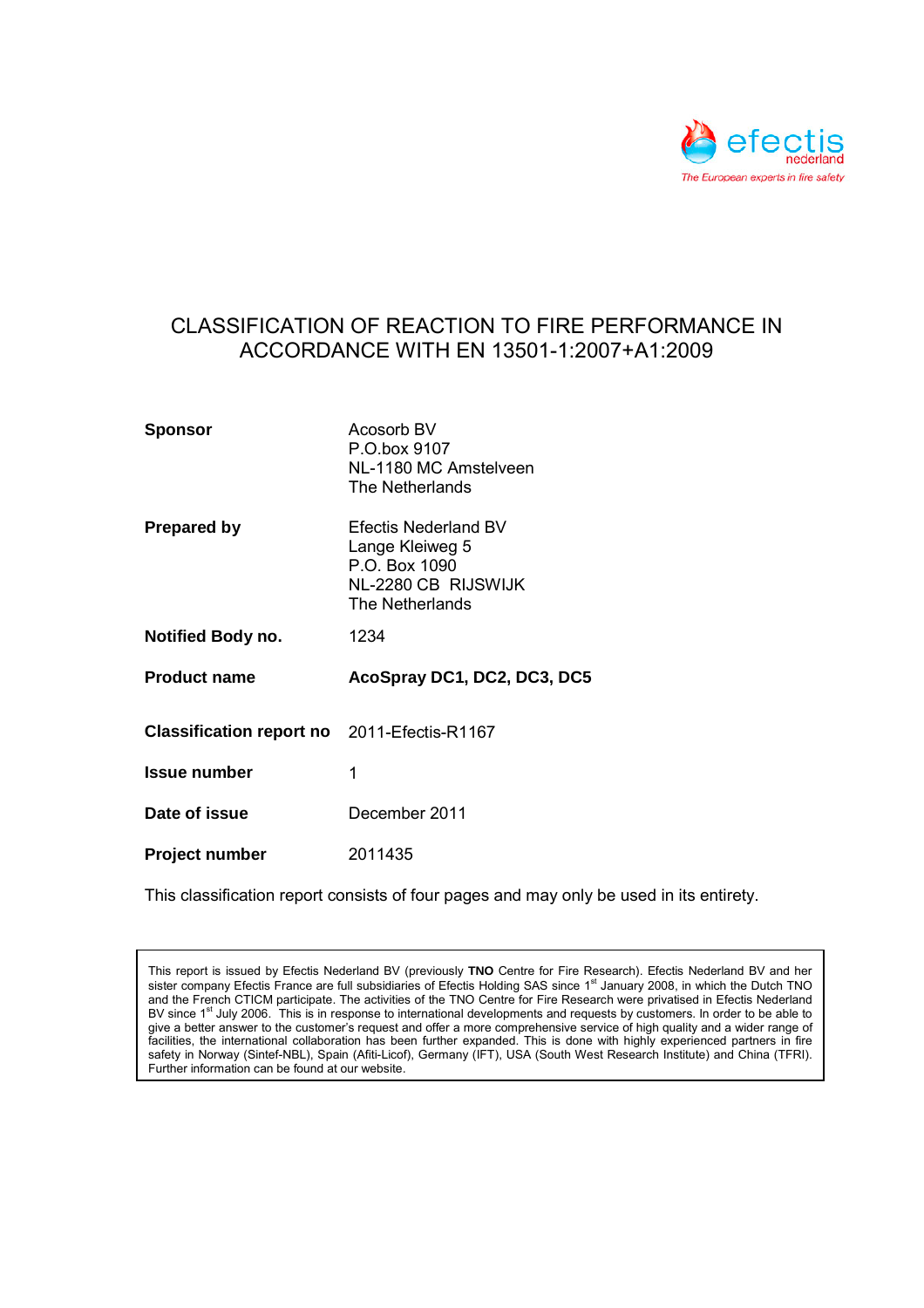Efectis Nederland report | 2011-Efectis-R1167 | December 2011 | **2 / 4** Acosorb BV

#### **1. Introduction**

This classification report defines the classification assigned to **AcoSpray DC1, DC2, DC3, DC5** in accordance with the procedures given in EN 13501-1:2007+A1:2009.

# **2. Details of classified product**

# **2.1 General**

The product, **AcoSpray DC**, is defined as a wall and ceiling covering to absorb acoustical energy.

# **2.2 Product description**

**Components and characteristics of the product are filed at Efectis NL.** 

# **2.3 Manufacturer/Importer**

Acosorb BV P.O.box 9107 NL-1180 MC Amstelveen The Netherlands

#### **3. Reports and results in support of this classification**

#### **3.1 Reports**

| Name of<br><b>Laboratories</b> | Name of<br>sponsor | Report ref. no.    | <b>Test method</b>  |
|--------------------------------|--------------------|--------------------|---------------------|
| <b>Efectis Nederland BV</b>    | Acosorb BV         | 2011-Efectis-R1057 | EN ISO 11925-2:2010 |
| The Netherlands                | The Netherlands    | 2011-Efectis-R1058 | EN 13823:2010       |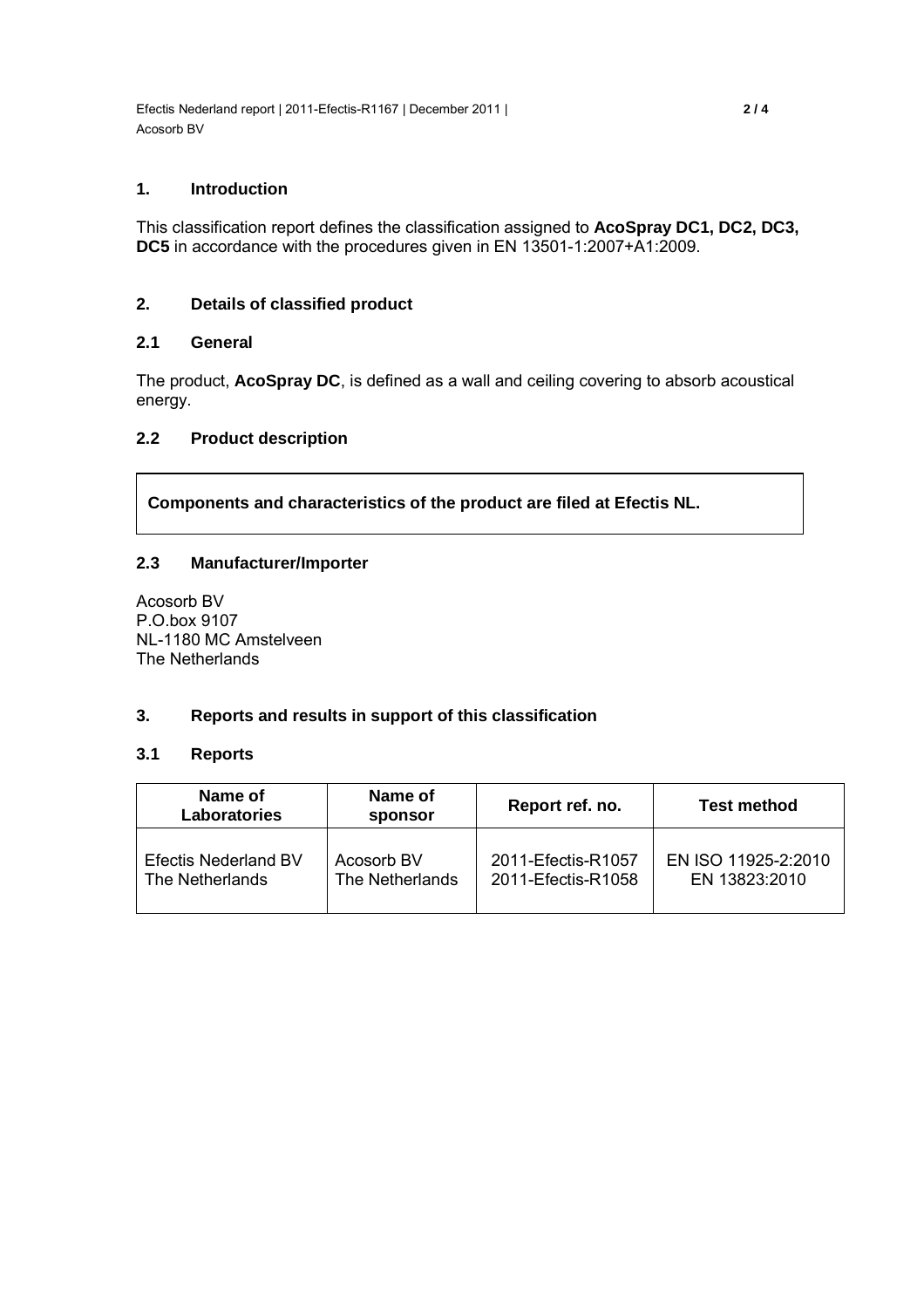# **3.2 Test results**

| <b>Test method and</b><br>test number |                                                               | No. tests | <b>Results</b>                              |                                         |  |  |
|---------------------------------------|---------------------------------------------------------------|-----------|---------------------------------------------|-----------------------------------------|--|--|
|                                       | <b>Parameter</b>                                              |           | <b>Continuous</b><br>parameter -<br>mean(m) | <b>Compliance</b><br>with<br>parameters |  |  |
| EN 13823                              |                                                               |           |                                             |                                         |  |  |
| Acospray<br>20 mm                     | [W/s]<br>$FIGRA0.2MJ$                                         | 3         | 68                                          |                                         |  |  |
|                                       | [W/s]<br>$FIGRA0.4MJ$                                         |           | 49                                          |                                         |  |  |
|                                       | [MJ]<br>THR <sub>600s</sub>                                   |           | 2.7                                         |                                         |  |  |
|                                       | $LFS <$ edge                                                  |           |                                             | Compliant                               |  |  |
|                                       | $\text{[m}^2/\text{s}^2\text{]}$<br><b>SMOGRA</b>             |           | 0.0                                         |                                         |  |  |
|                                       | $\text{Im}^2$<br>TSP <sub>600s</sub>                          |           | 43                                          |                                         |  |  |
|                                       | Flaming debris<br>- flaming $\leq 10$ s<br>- flaming $> 10 s$ |           |                                             | Compliant<br>Compliant                  |  |  |
| EN-ISO 11925-2                        |                                                               |           |                                             |                                         |  |  |
| surface flame<br>impingement          | Fs ≤150 mm                                                    | 6         | 40                                          |                                         |  |  |
|                                       | Ignition of filter paper                                      |           |                                             | Compliant                               |  |  |
| edge flame<br>impingement             | Fs ≤150 mm                                                    |           | 28                                          |                                         |  |  |
|                                       | Ignition of filter paper                                      | 6         |                                             | Compliant                               |  |  |

# **4. Classification and field of application**

# **4.1 Reference of classification**

This classification has been carried out in accordance with clause 11 of EN 13501-1:2007+A1:2009.

# **4.2 Classification**

The product, **AcoSpray DC1, DC2, DC3, DC5** in relation to its reaction to fire behaviour is classified:

**B** 

The additional classification in relation to smoke production is:

**1** 

The additional classification in relation to flaming droplets / particles is: